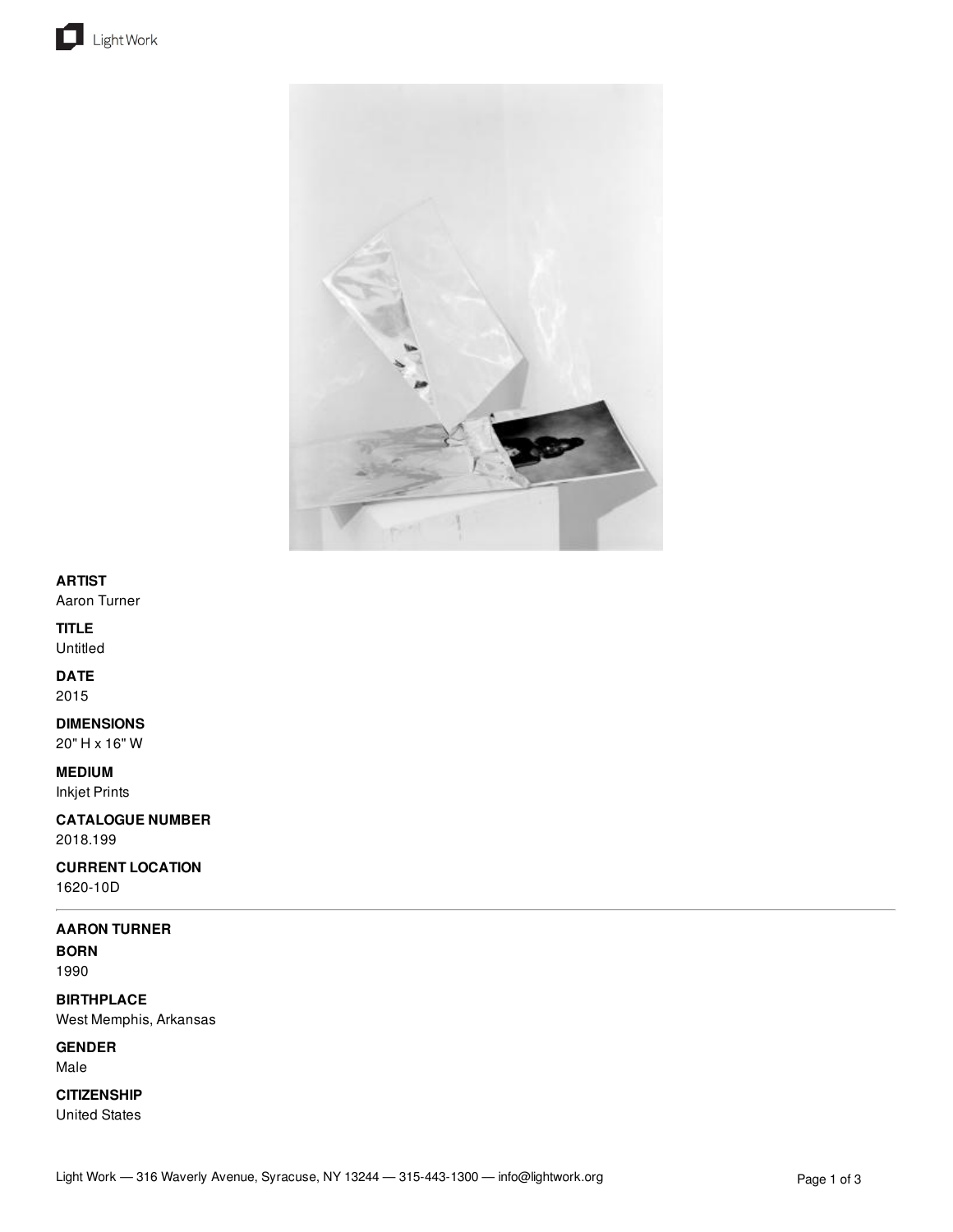

#### **CULTURAL HERITAGE**

African-American, Black

#### **LIGHT WORK RELATIONSHIP**

Artist-in-Residence, August 2018

#### **LIGHT WORK PUBLICATIONS**

Contact Sheet 210

#### **BIOGRAPHY**

Aaron Turner is a photographer and educator currently based in Arkansas. He uses photography to pursue personal stories of people of color, in two main areas of the U.S., the Arkansas and Mississippi Deltas. Aaron also uses the view camera to create still life studies on the topics of race, history, blackness as material, and the role of the black artist. Aaron founded a curatorial project titled Photographers of Color in 2014 to aggregate the historical and contemporary work made by artists of color working in lens-based media. Aaron will be developing the beginning stages of the Center for Photographers of Color within the School of Art at the University of Arkansas in the form of a Post MFA Research Fellowship appointment with teaching duties, starting in the spring of 2019. He received his M.A. from Ohio University and an M.F.A from Mason Gross School of the Arts, Rutgers University.

#### **ESSAYS**

Aaron R. Turner's practice comprises two distinctive bodies of work. Both offer a path to a center where they intermingle in what seems a magical moment of alchemy. One methodology encompasses a complex investigation of illumination and shadow, as found in the Light Studies series, which depicts the private corners of the artist's life. The other body of work, Black Alchemy, explores art history and black history within a constructivist, collage-based framework. Black Alchemy began in 2013. Within that timeframe, the sequence documents a vivacious evolution in Turner's way of seeing and, in turn, rupturing the image. There is a mindfulness that functions as an underpinning throughout his work, an elusive gentleness in the simultaneous presence and absence of his agency as a black male photographer. This is expansive and endearing. The history of photography carries with it a history of abstraction. Artists have used the medium since its inception to transform, to lift loose the appearances of the world, and to present us with images that may shift our perception. Within the vast definition of abstraction, Turner operates from the position of a minimalist. Occasionally he directly references the influence of photographers such as Leslie Hewitt, paying homage by dedicating a piece to her. This generative spirit is an apparent aspect of Turner's work. Occasionally the viewer can become lost in a geometric paper ocean, one lacking signifiers beyond the idea that the medium is the message. But anchors appear, references either in the titles or directly as what they are, portraits. Here I'm thinking of the piece, Looking at Drue King (2018). In another tribute piece titled LeWitt, Thomas, we see a post-post-black mash-up of art history and points of influence overdue for re-interpretation. With the use of collage, folding of paper, and re-positioning of historic narrative pressed against the geometry of his composition, the artist's gesture both juxtaposes and equalizes Alma Thomas and Sol LeWitt. In acknowledging these seemingly divergent sources of influence, Turner carves a necessary space for himself. This more inclusive narrative of art history takes a step toward closing the gulf between African American modes of cultural production and the "cannon" by pointing out exactly which modernist histories are seen and heard and which the dominant narrative excludes. The repetitive nature of Alma Thomas's mark-making as a color field painter says, "I'm here," over and over again, an assertion of her tenacity and her place within the story of modern art. In this instance, Turner suggests, with each bend of the paper, each geometric rhizomatic composition, his investment in pedagogy. Beyond that, in the history of imagemaking and the complex role that black artists play within it, he strives for the same tenacity through his own syntax. However, he does this in relation to a larger matrix suggesting "we" are here—the universal "we" clearly in relationship to black cultural production. Light Studies is where Turner's formalist leanings take the viewer toward softer, more poetic gestures. Full of mystery, yet not ominous, these untitled, vague intimations of "place" and "family" reach beyond otherness and touch upon a fullness one feels when alone in a space. This occurs mostly in the images free of the figure. There is an intangible strength residing in the solitary shadows of Turner's photographic universe. This intimacy is challenging in its attempts to address both the microscopic moments of an African American man's solitude and the immense cosmos of the history of image-making. The intimacy of blankets, chairs, window ledge corners, solitary shadows—all magnify the dialogue about abstraction and begin to break apart essentialist expectations surrounding black artistic production. Contrary to the previously mentioned works of homage, Turner seeks personal reward from seeing while striving to break down and rebuild ideas of one's relationship to site, to community, and to understanding the role of the black artist in private. In a sense Turner offers a "backstage" glimpse into the core of his burgeoning practice. Turner satisfies both the micro and macro relationships of being a maker, oscillating between addressing a collective solidarity and the extremely personal. By knowingly adopting the task of artist as alchemist, he is able to reveal and transform this binary aspect of his practice in equal measure. Photography, perhaps over and above painting, is the perfect vehicle for such activity—shifting between that which is objectively photographed and that which might be the subjectively transcendent image. Jennie C. Jones is a visual and sonic artist. She is MFA faculty at Bard College and a Critic at Yale School of Art. www.jenniecjones.com Aaron Turner lives in Fayetteville, Arkansas, and completed his residency at Light Work in August 2018. Aaron Turner: Black Alchemy, Forwards/Backwards Artist Aaron Turner's Arkansas Delta community and family taught him to know and understand African American history, honor its heroes, and respect his elders. The simple and profound gift of this upbringing has allowed Turner to pursue the role of Black artist and activist in our culture with unapologetic, single-minded intensity. Turner is in many ways acknowledging, standing on, and building from this foundation in his work. With deep affinity for the formal qualities of black-andwhite photography, Turner uses his large-format camera and the alchemical darkroom process to move back and forth between abstraction, still life, collage, and appropriated archival images to literally take apart and then reconstruct his photographic images. The color black itself has a presence in this work—infinite, elegant, unknowable. Turner is also a painter; his use of large swaths of black is both a metaphor for race and related to abstraction and its emphasis on process, materials, and color itself as subject. An artist's studio is a contemplative space. A room set apart for a conversation. The Bauhaus School insisted the cone, the sphere, and the cube were the building blocks of any image. Painters, sculptors, and architects all composed their work through the movement and arrangement of these simple forms. In his photograph then fold and fold (2020), Turner lays out these elementary tools of the trade, a tableau in his studio of labor, promise, and possibility. Amidst this moment's facile and flashy digital manipulation, Turner instead chooses to build with his hands. This longer, more labor-intensive process allows him to experiment with placement and displacement, allows us to step free of the continuous deluge of photographic imagery into his quieter, richer narrative. In the solitude of the studio, the artist is never alone. Quite the contrary for Turner. Sidney Poitier, Martin Luther King, Marvin Gay, Frederick Douglas, and others all move up and through the layers of cut paper and projections. The artist handles, arranges, touches both